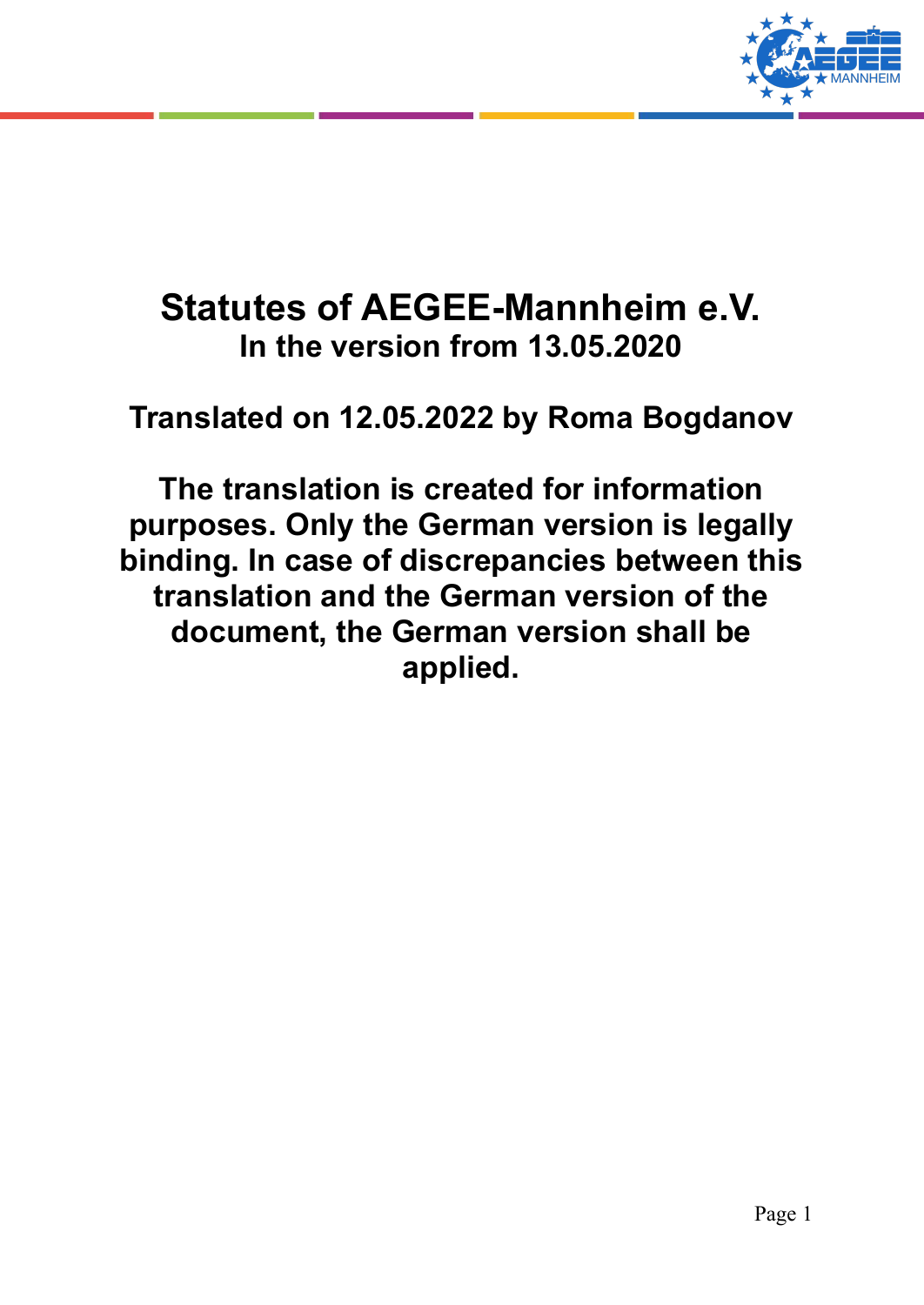

## **Preamble**

**This section talks about grammar of the German version of the document, irrelevant for the translated version.**

## **§1 Name and Seat**

- **(1) The name of the Association shall be AEGEE (Association des Etats Généraux des Etudiants de l'Europe)-Mannheim, with the addition of "e. V." after its registration.**
- **(2) It has its seat in Mannheim and is to be entered in the register of associations.**

#### **§2 Purpose of the Association**

- **(1) The purpose of the Association is to promote international understanding, tolerance, and international awareness, especially within Europe, as well as to spread the idea of European unity. For this purpose, the Association shall support cultural and scientific exchange, especially at university level. To this end, educational, information, and discussion events, as well as European meetings take place. Awareness for the social, economic, political, and cultural conditions of other countries with a view of increasing European cooperation shall be increased among young people and students through promotion of European contacts. Within the scope of its possibilities, the Association supports the planning, implementation, and promotion of student exchange. In order to realise its purpose, the Association maintains relations with other European institutions and joins the Europe-wide association of AEGEE. The association accepts the rules of AEGEE-Europe as binding for itself and as prevailing in the event of an internal conflict.**
- **(2) The use of the name "AEGEE" and the logo is only allowed after signing the "Convention d'Adhésion" of AEGEE-Europe. The permission expires after termination of the Convention d'Adhésion.**
- **(3) The Association is not connected to any political parties or religious organisations.**

## **§3 Non-Profit Status**

**(1) The Association shall exclusively and directly pursue charitable purposes in the sense of the section "Tax-Privileged Purposes" of the tax code.**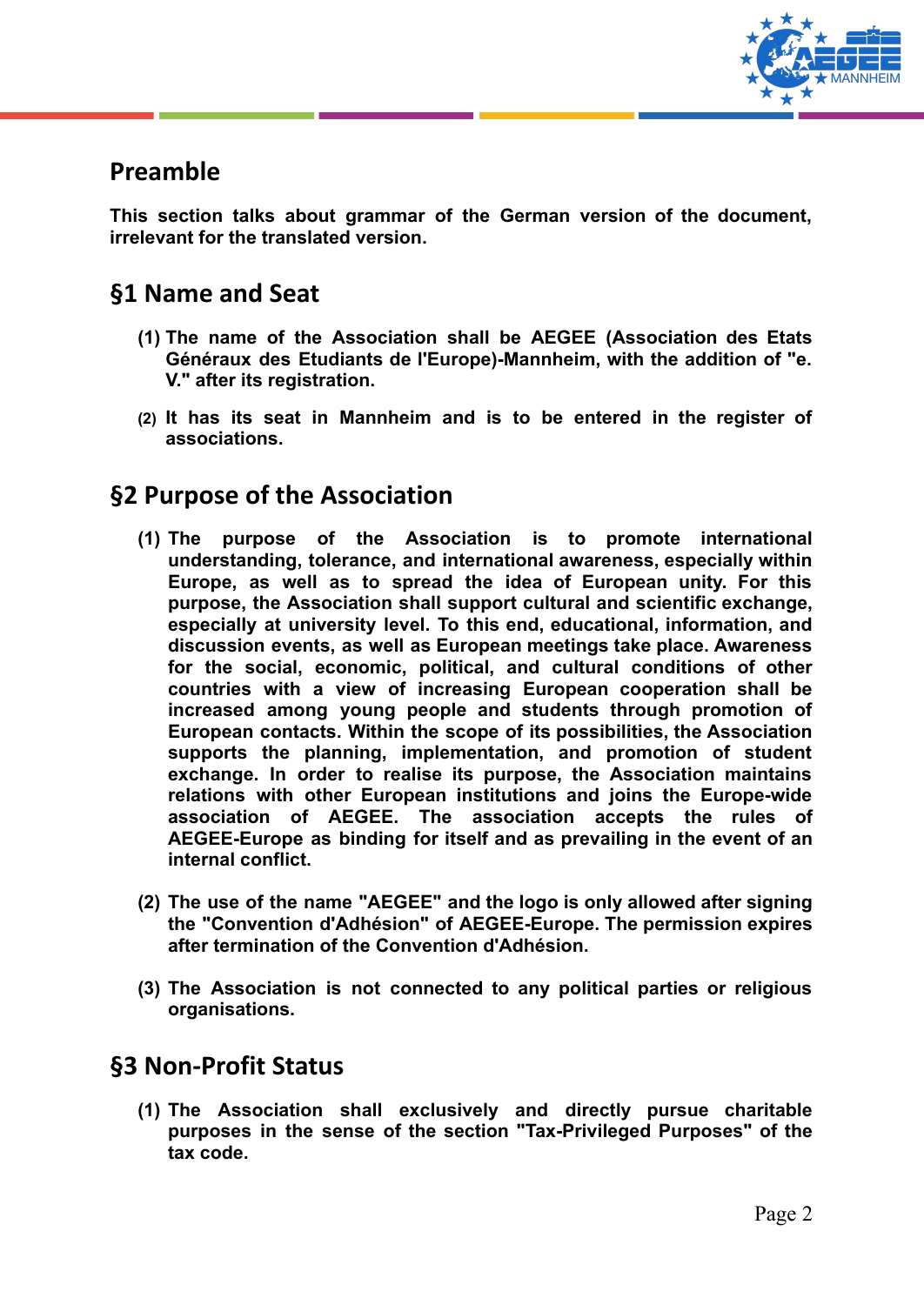

**(2) The Association shall act selflessly and shall not pursue primarily economic purposes. The funds of the association may only be used for purposes in accordance with the Statutes. Members shall not receive any allowances from the funds of the Association. No one may be disadvantaged by expenses which are alien to the purpose of association or by disproportionately high remuneration.**

## **§4 Membership**

- **(1) Full Members of the Association may be natural persons up to the age of 35 years. Membership shall be acquired by (1) Declaration of Membership in text form or by means of an equivalent online form, (2) payment of the membership fee, and (3) confirmation by the Executive Board.**
- **(2) Supporting Members of the Association may be natural persons and legal entities who are committed to the aims of the Association and who support it financially and ideally. Supporting members have no voting rights and do not assume any offices with power of representation.**
- **(3) The General Assembly decides on the proposal of the Executive Board or at the request of 10 % of the Full Members on the awarding of Honorary Membership. Honorary Members have no voting rights, assume no offices and are exempt from the obligation to pay membership fees.**
- **(4) Honorary Membership is automatically conferred on patrons.**
- **(5) The Declaration of Membership shall include at least the application for membership, first and last name, email address, and date of birth.**
- **(6) In order to be accepted as a Member, it is necessary to accept the Privacy Policy of AEGEE-Mannheim.**

# **§5 End of Membership**

**The membership ends by:**

- **- Exceeding the age limit according to §4(1) for Full Members. They become Supporting Members, unless they declare their resignation from the association.**
- **- Resignation in text form with one month's notice to the end of a financial year.**
- **- Non-payment of the membership fee despite a third reminder. The first reminder is sent after 2 weeks, all further reminders after a period of 2 weeks each.**
- **- Expulsion for good cause, in particular if the behaviour of the member is not in accordance with the aims of the Association. The Board shall**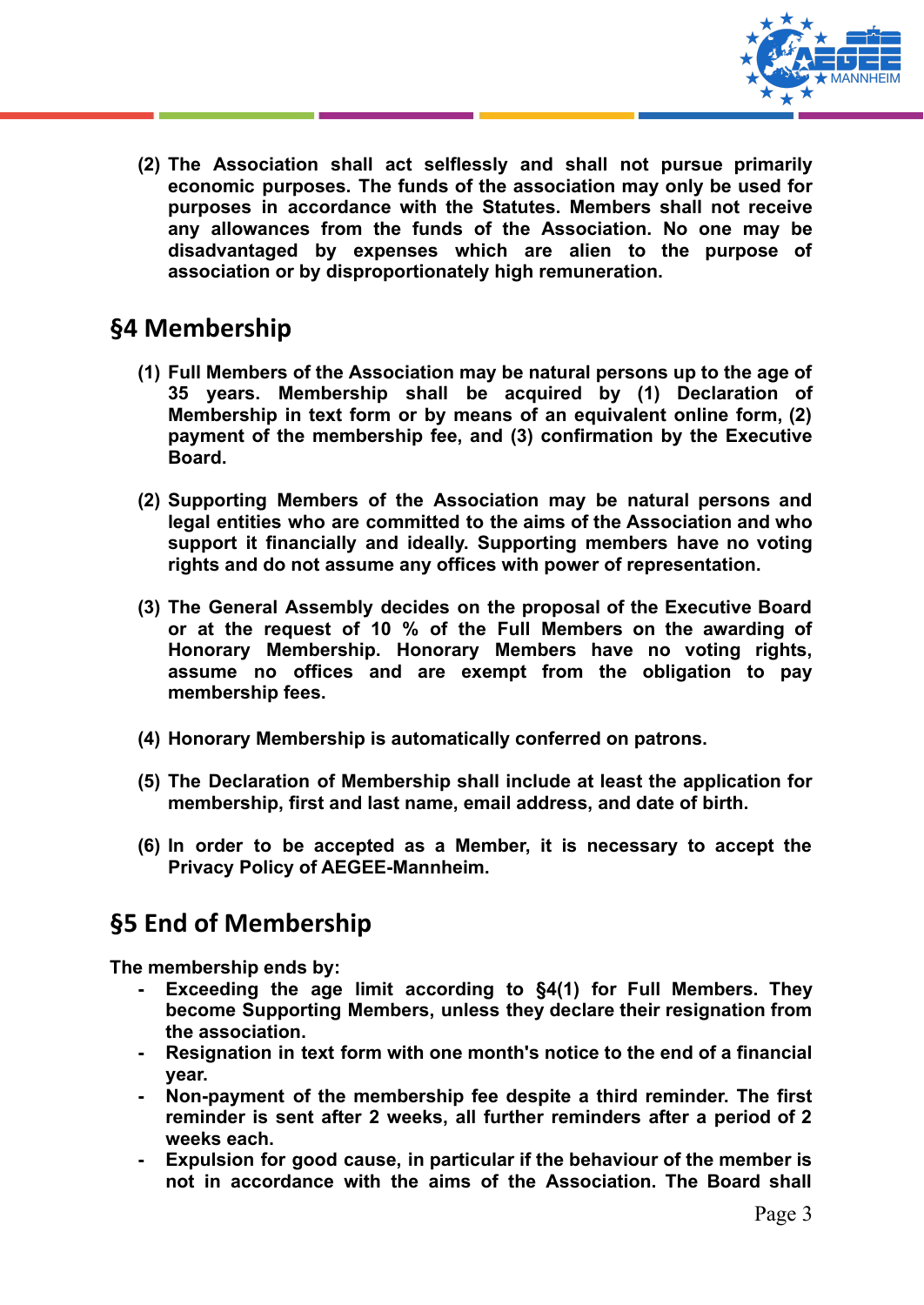

**decide on the exclusion after a hearing with the member; the next General Assembly shall make the final decision. - Death.**

## **§6 Contributions**

- **(1) Member contribution shall be either a half-yearly membership fee for one university semester or an annual membership fee for two semesters in advance. The amount shall be determined by the General Assembly. The Executive Board shall decide on special arrangements.**
- **(2) To questions of due dates, delays, limitations, and defaulting, general provisions of the German Civil Code (BGB) shall apply.**
- **(3) Monetary payments owed because of membership may not be refused on the grounds that the Board or other bodies of the Association have not fulfilled their obligations. An offsetting against a monetary claim to which the member or the association is entitled is allowed. The obligation to contribute ends with the member's withdrawal from the association. Contributions to cover special expenditures or additional payments for debts of the Association shall not be made.**
- **(4) In addition to the membership fees, the funds of the Association shall also include donations and other contributions.**
- **(5) Membership fees may be paid in cash, by bank transfer, or by SEPA direct debit mandate.**

#### **§7 Business Year**

**A Business Year consists of an Autumn/Winter semester and the following Spring/Summer semester. The semester times correspond to the official times of the University of Mannheim.**

#### **§8 Bodies of the Association**

- **(1) The Bodies of the Association are:**
	- **1. the Executive Board**
	- **2. the General Assembly**
- **(2) By resolution of the Board with a ⅔ majority, committees may be established to carry out special tasks of the Association. The members of the committees shall be appointed by the Board.**
- **(3) The General Assembly may, upon proposal of a member of the association, appoint an Advisory Board. The members shall be**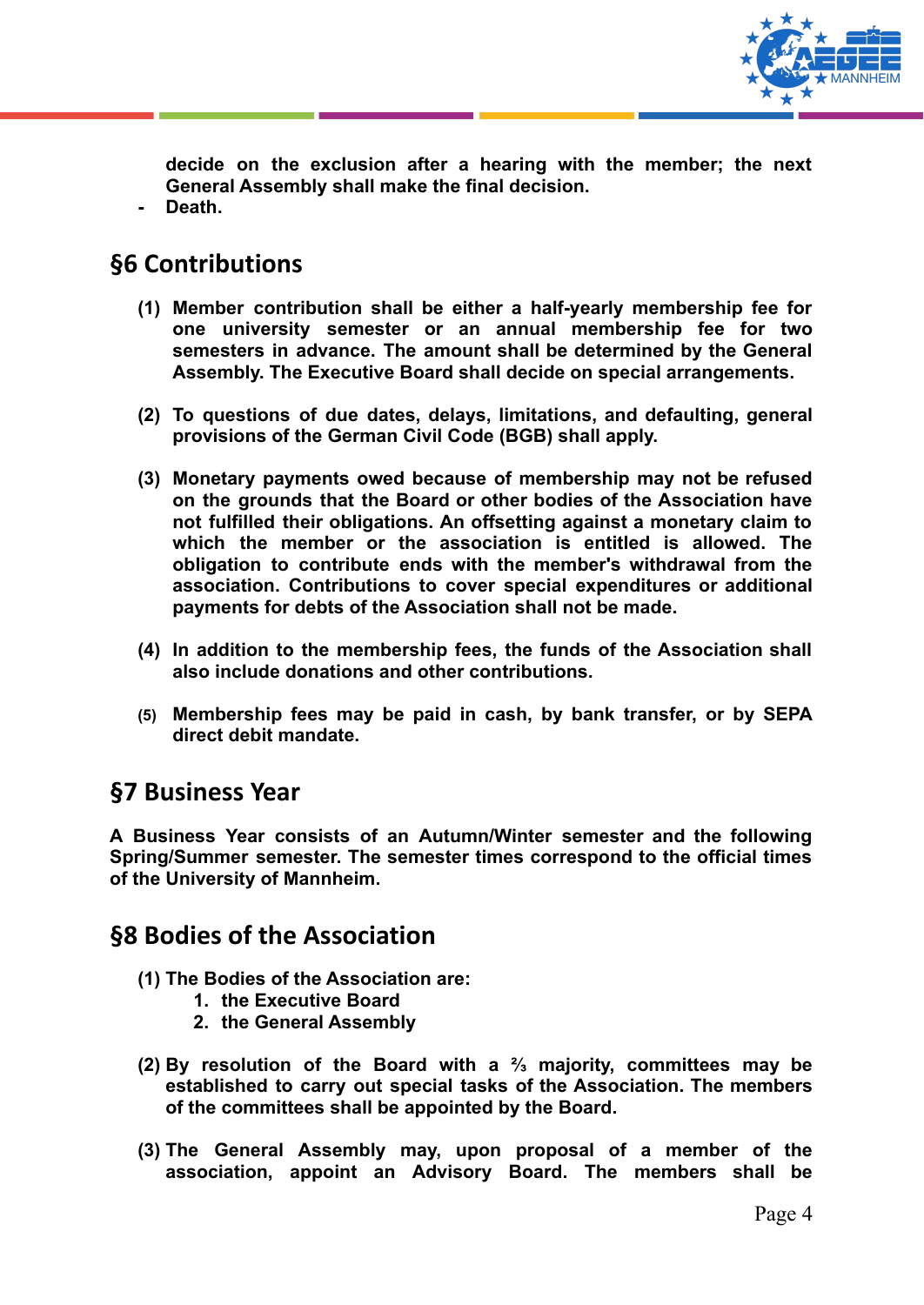

**appointed by the Executive Board or elected by the General Assembly. The current composition of the Advisory Board shall be announced at the General Assembly.**

- **(4) The members of the Advisory Board shall be appointed or elected for the duration of one business year. Re-election is possible.**
- **(5) The Advisory Board can be composed of natural and legal persons. Members of the Advisory Board shall be persons in public life who support the aims and ideas of AEGEE. Full and Supporting Members may also be appointed to the Advisory Board. The tasks of the Advisory Board are:**
	- **1. to support and advise the bodies of the association on relevant topics.**
	- **2. support the external work of AEGEE-Mannheim e. V.**

#### **§9 Executive Board**

- **(1) The Executive Board shall consist of at least three members, namely the Chairperson (President), the Treasurer, and the Secretary. By resolution of the General Assembly, the Board may be extended by up to three members to a total of six members. The areas of activity of the additional members of the Executive Board shall be defined by General Assembly. The Treasurer is at the same time a Deputy of the President (Vice-President). The General Assembly shall optionally appoint another member of the Executive Board as Deputy of the President (Vice-President).**
- **(2) By resolution of the General Assembly, the Executive Board may be optionally extended by one more member. The field of activity of this member includes the organisation of a major event (e.g. Agora, EPM, Summer University). The General Assembly decides on a case-by-case basis what constitutes a major event.**
- **(3) The Executive Board shall be elected by the General Assembly for a period of one business year. The term of office of the Board ends with the end of the business year or the election of a new Executive Board for valid reasons by ⅔ of the members present at the General Meeting. A repeated re-election of the Board members is possible. If election of new Board members does not take place in time, the Board shall remain in office until the election of a new Board. Election may only be delayed for a valid reason.**
- **(4) If a member of the Executive Board resigns before the expiry of their term of office, their position must be filled within two months from the date of resignation via an election at a General Assembly. This applies only to the Chairperson, the Treasurer, and the Secretary.**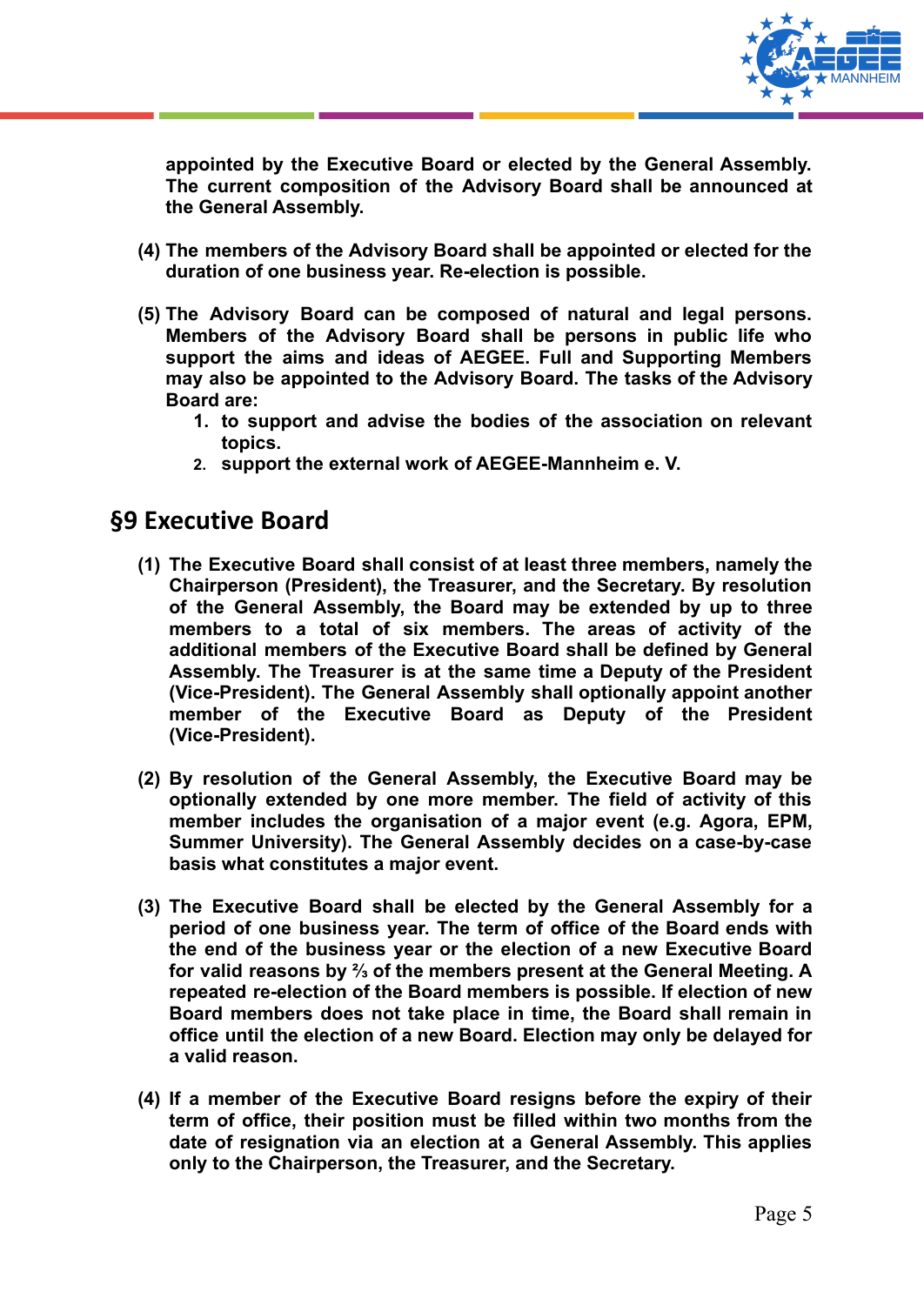

- **(5) Resigning Board Members shall continue to perform their duties until their position is filled.**
- **(6) Decisions of the Executive Board are taken by majority vote. In the event of a tie, the President shall have the casting vote. For quorum, presence of at least half of the board members is required.**
- **(7) The activities of the members of the Executive Board are voluntary (unsalaried).**
- **(8) The General Assembly shall decide on the dismissal of a Board Member with a ⅔-majority of the members present.**

## **§10 Area of Responsibility of the Executive Board**

- **(1) The Association shall be represented judicially and extrajudicially by the President and their deputies (Vice-Presidents) as well as the Treasurer. Each of them shall have individual power of representation. Should the optional Board position for a major event be filled according to §9 (2), this board member shall also have individual power of representation.**
- **(2) The power of representation of the Executive Board is limited in relationships with third parties insofar as stated by legal acts and deeds, which obligate the Association to make payments of more than a total of EUR 750,- only with the approval of all members of Executive Board. The Executive Board shall ensure that the Association remains solvent and does not become indebted.**
- **(3) The Executive Board may by simple resolution authorise members of the Association to represent Association's interests to third parties without binding effect.**

#### **§11 Financial Control**

- **(1) The two Auditors elected by the General Assembly shall audit the financial report for the financial year and provide an audit note in text form. The members of the Executive Board are obliged to provide the Auditors with any requested information.**
- **(2) A cash audit shall take place at least once in each financial year. The Auditors shall be elected for one year at a time. Re-election is permitted.**
- **(3) An Auditor may not be a member of the Executive Board.**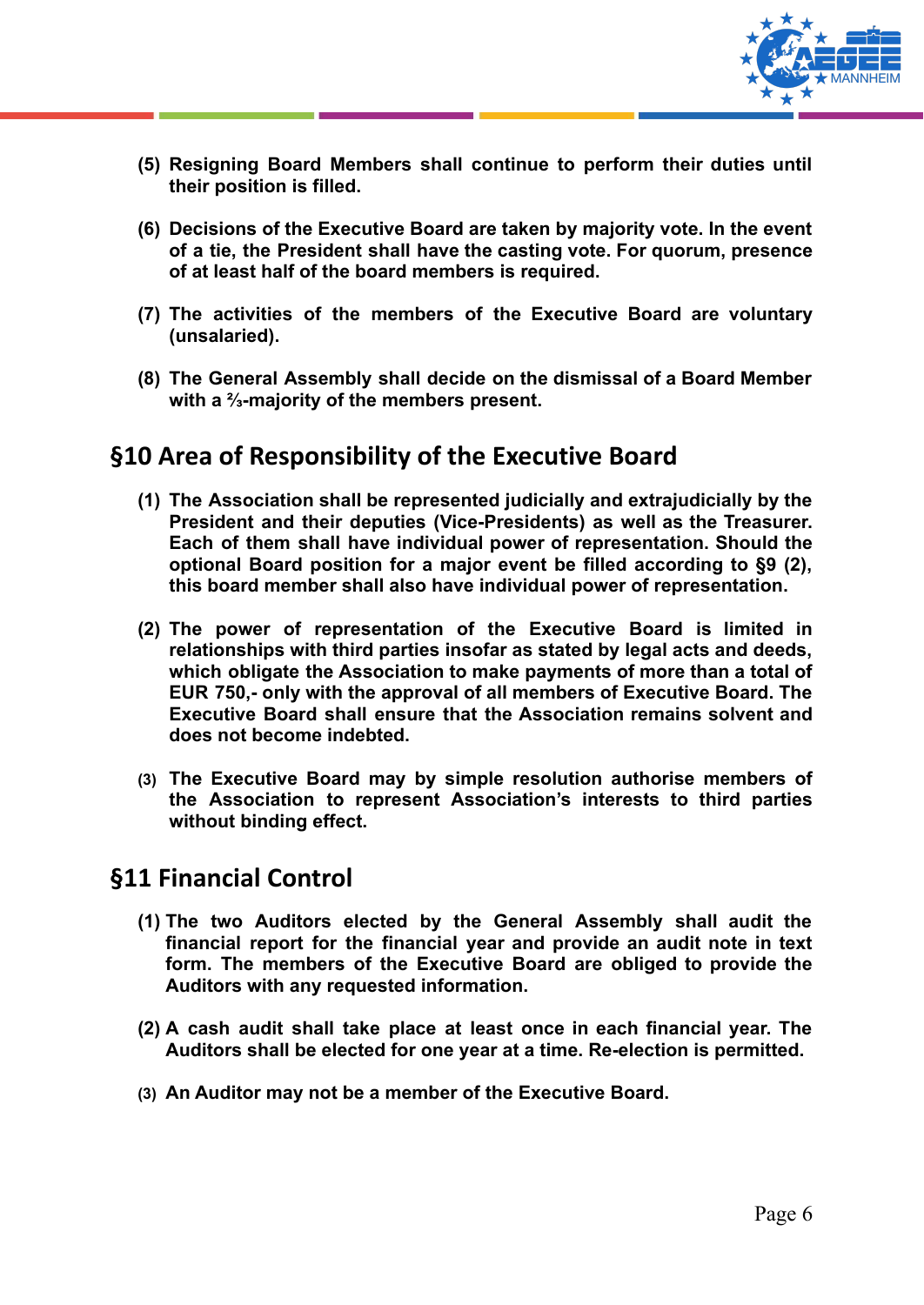

## **§12 Delegates to Agora and European Planning Meeting (EPM)**

- **(1) The delegates and their deputies for the Agora and the EPM shall be appointed by the Executive Board at least four weeks in advance and announced in text form.**
- **(2) If within one week 10% of the members express an objection in text form, the Executive Board shall be obliged to convene an extraordinary general Assembly in due time which shall then elect the delegates.**

## **§13 General Assembly of Members**

- **(1) The Ordinary General Assembly shall be convened by the Executive Board. It shall take place at least once a year at the end of the financial year and not during the lecture-free period.**
- **(2) The Full, Supporting, and Honorary members of the Association shall be invited to the Assembly at least one week prior to the General Assembly. The invitation shall be in text form.**
- **(3) The Executive Board may convene an extraordinary General Assembly. It is obliged to do so according to §12 (2) or if the members request this in text form, stating the purpose and the reasons. In this case, the members are to be notified of the Assembly and its agenda in text form at least one week in advance. In the case of resignation of a board member, the Board shall also convene an Extraordinary General Assembly for the purpose of a by-election.**
- **(4) Should, due to extraordinary circumstances such as force majeure events (e.g. pandemics or environmental catastrophes) or human actions (e.g. war or terrorism the like), it not be possible to hold the General Assembly in physical presence, it shall be upon the Executive Board to decide on the expediency of a digital General Assembly. A decision must be supported by at least half of board members. The digital general Assembly is in its nature equal to the conventional General Assembly. The digital election of the Executive Board and the resolutions passed digitally are therefore valid and legal.**

#### **§14 Tasks of the General Assembly**

**The General Assembly has the following tasks:**

- **1. to receive the reports of the Executive Board and the Auditors**
- **2. discharge of the Executive Board**
- **3. election of the Executive Board**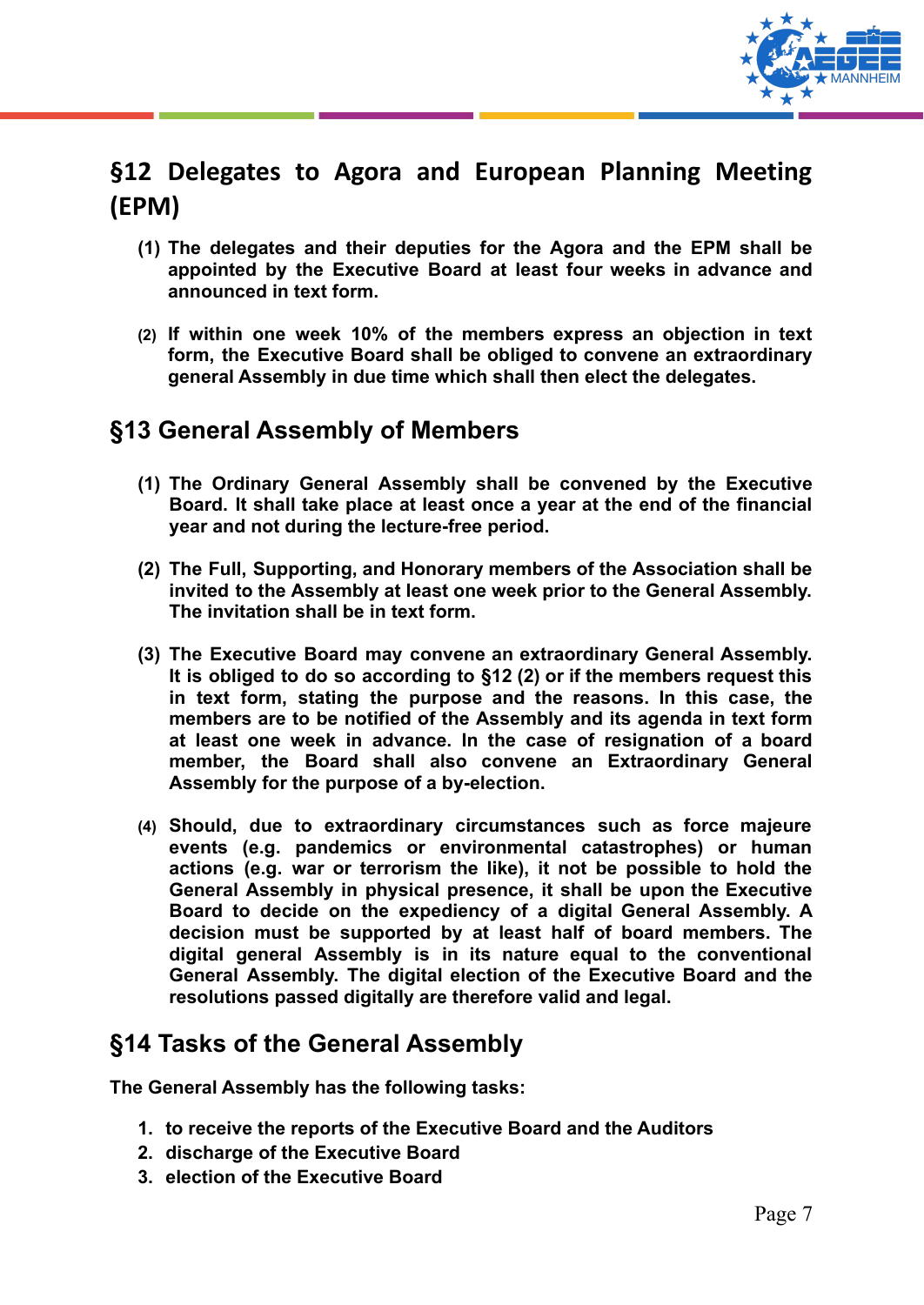

- **4. election of two Auditors**
- **5. acceptance of the announcement and appointment of the members of the Advisory Board**
- **6. amendment of the Statutes**
- **7. resolutions on motions put forward by the Executive Board and the Members of Association**
- **8. resolutions on the establishment of committees and their competences**
- **9. resolutions on the exclusion of members**
- **10.resolutions on the conferment of Honorary Membership**
- **11.resolution on the semester fee**
- **12.resolution on the dissolution of the Association**
- **13. resolutions on changes of Association's name.**

## **§15 Adoption of Resolutions by the General Assembly**

- **(1) The General Assembly shall have a quorum irrespective of the number of members present.**
- **(2) Every Full Member of the Association is entitled to submit a motion. Each Full Member present at the general meeting has one vote. Resolutions shall be passed by a simple majority of votes, unless otherwise required by law or the Statutes. As a rule, resolutions are passed by open vote, but can be passed by a secret vote upon request.**
- **(3) The election of the members of the Executive Board shall be by secret vote.**
- **(4) Before the opening of the election, the candidates shall be given the opportunity to present themselves personally.**
- **(5) The President, the Treasurer, and the Secretary are elected in individual election rounds. The candidate who receives more than half of the valid votes shall be considered elected. If none of the candidates obtain an absolute majority, a run-off election occurs between the two candidates with the two highest votes. The candidate with the majority of the votes shall be elected in the run-off election. In the event of a tie after the run-off election, the election shall be decided by lot.**
- **(6) For the election of up to three further members of the Executive Board, the following rules shall apply:**
	- **a. The number of votes is limited to the number of open positions. positions. Each full member may only cast one vote per candidate.**
	- **b. If the number of candidates is equal to or less than the number of open positions, each candidate requires at least 50% of the votes to be elected.**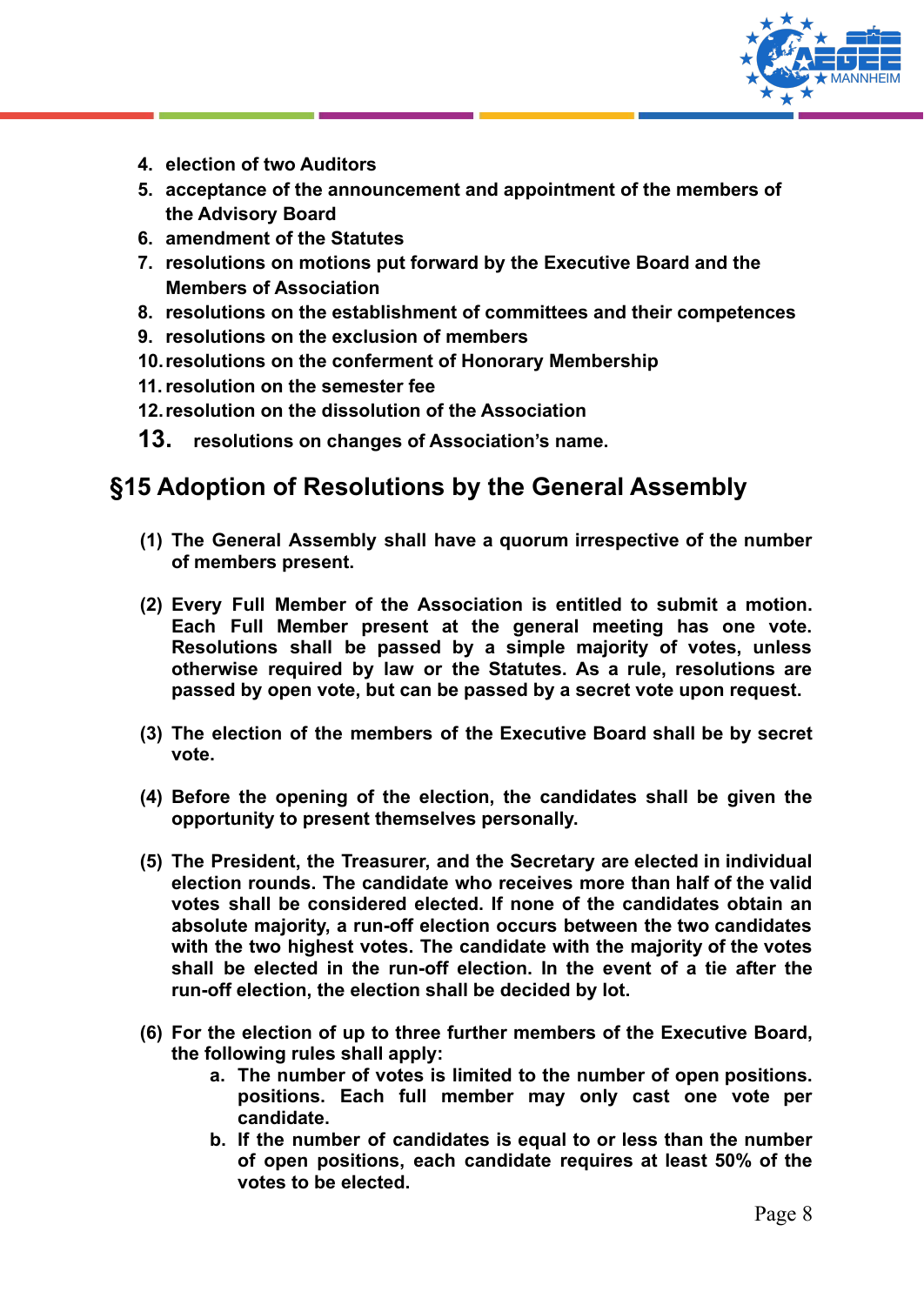

- **c. If the number of candidates is twice as high as the number of open positions or more, each candidate requires at least 25% of the votes to be elected.**
- **d. In all other cases, each candidate requires the percentage of possible votes equal to or greater than half of the number of open positions divided by the number of candidates.**

#### **§16 Minutes**

**Minutes shall be taken of all general Assemblies and shall be signed by the President and the Secretary.**

#### **§17 Amendments to the Statutes**

- **(1) Amendments to the Statutes may only be adopted by a ⅔ majority of the voting members present.**
- **(2) Proposed amendments to the Statutes must be submitted in text form to the Executive board at least four days before General Assembly.**
- **(3) Proposed amendments to the Statutes must be sent in text form to all members of Association by the Executive Board at least two days before the General Assembly.**

#### **§18 Reimbursement of Expenses for Delegates and Envoys**

- **(1) Expenses incurred by the delegates of AEGEE-Mannheim when attending General Assemblies of AEGEE-Europe (Agorae) may be reimbursed under certain conditions.**
	- **a) Reimbursement of expenses must be requested from the Executive Board prior to the trip, stating the costs that are likely to be incurred.**
	- **b) The receipts for the reimbursement of costs must be submitted to the Treasurer within two weeks after the end of the event.**
- **(2) The amount of the reimbursement shall be based on the following criteria:**
	- **a) Expenses for participation fees and travel expenses may be reimbursed.**
	- **b) A maximum of EUR 200,- shall be distributed per event, irrespective of the number of applicants.**
	- **c) 25% of the expenses shall be reimbursed to each delegate. If only one delegate of AEGEE-Mannheim participates, they may be reimbursed 50 % of the expenses.**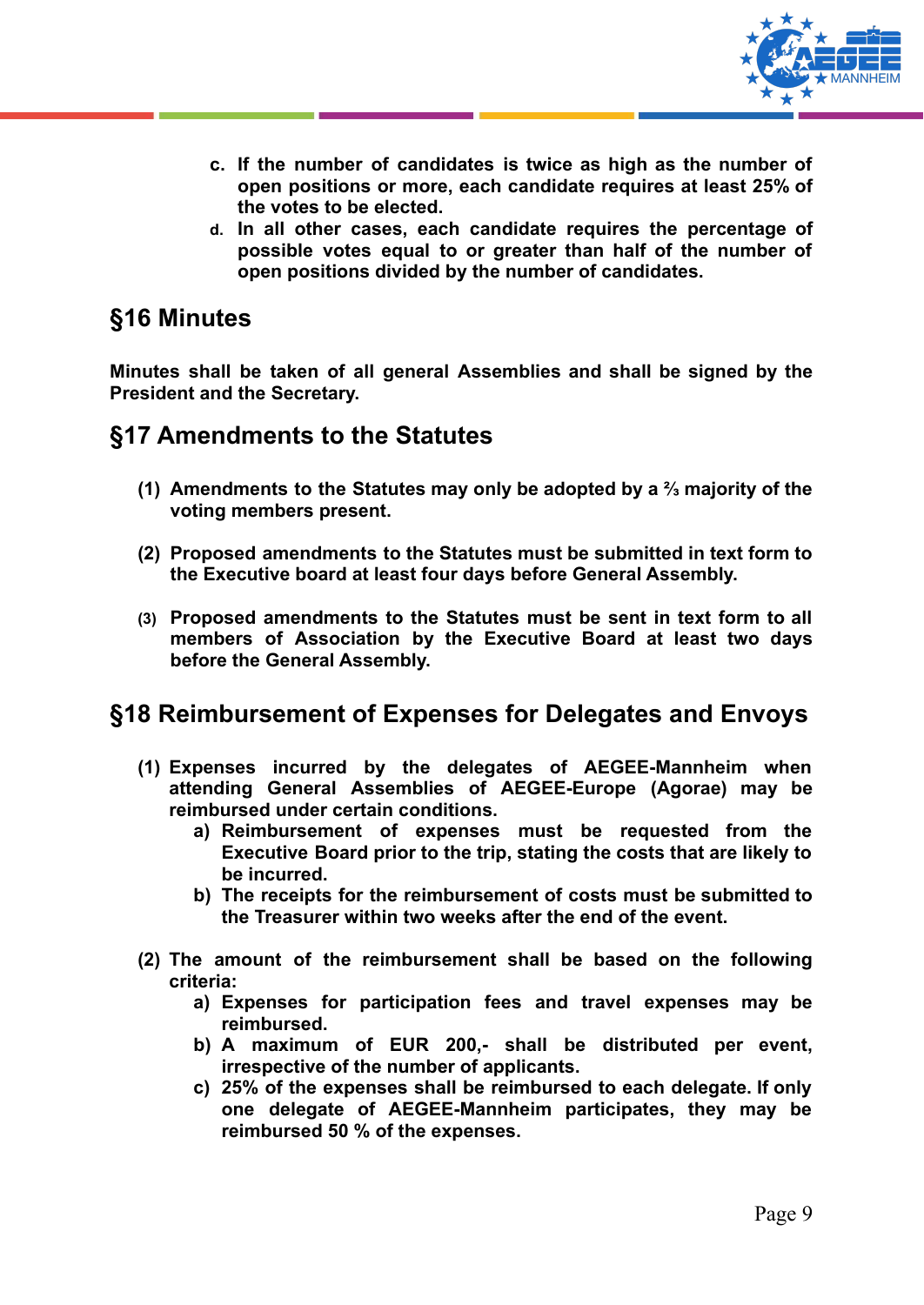

- **(3) The Executive Board shall decide on the reimbursement within the framework of the aforementioned guidelines with a simple majority. The Executive Board may refuse to reimburse expenses with appropriate justification. The General Assembly may overrule these decisions at the request of the person(s) concerned.**
- **(4) If the Executive Board sends delegates to other events, in particular EPMs (European Planning Meetings) or network meetings, reimbursement of expenses may also be granted. Participation in this event must be of extraordinary interest to AEGEE-Mannheim and must be justified by the applicant in text form.**
- **(5) In view of the financial situation of the association, care must be taken to use the instrument of cost reimbursement sparingly. No more than 40 % of the annual income from membership fees shall be distributed for reimbursement of costs.**

## **§19 Dissolution of the Association**

**After termination of the Convention d'Adhésion, the Association shall be dissolved. For the dissolution of the Association a majority of ¾ of the members present is needed. A dissolution for the purpose of incorporation into the AEGEE Association at the European level shall only require a ⅔ majority. In these cases an invitation period of one month shall apply. In the event of the dissolution of Association or in the event of the discontinuation of its previous purpose, the assets of the Association shall, with the prior consent of the tax authorities, be transferred to AEGEE-Europe or other entity, which shall use them directly and exclusively for purposes of European unification in the sense of these statutes.**

# **§20 Changes of Formalities**

**The Executive Board shall be authorised to change these Statutes at any time and without the decision of General Assembly with regard to spelling, grammatical errors, and formatting, if the need for these changes is clear. The Executive Board shall keep a register of these changes, which is available to any member upon request. In addition, the Executive Board is authorised to make changes to the Statutes without a resolution of the General Assembly, if they become necessary because of motions by the court of registration or the tax office.**

## **§21 Severability Clause**

**(1) Should individual provisions of these bylaws be or become legally ineffective, the validity of all other provisions shall remain unaffected.**